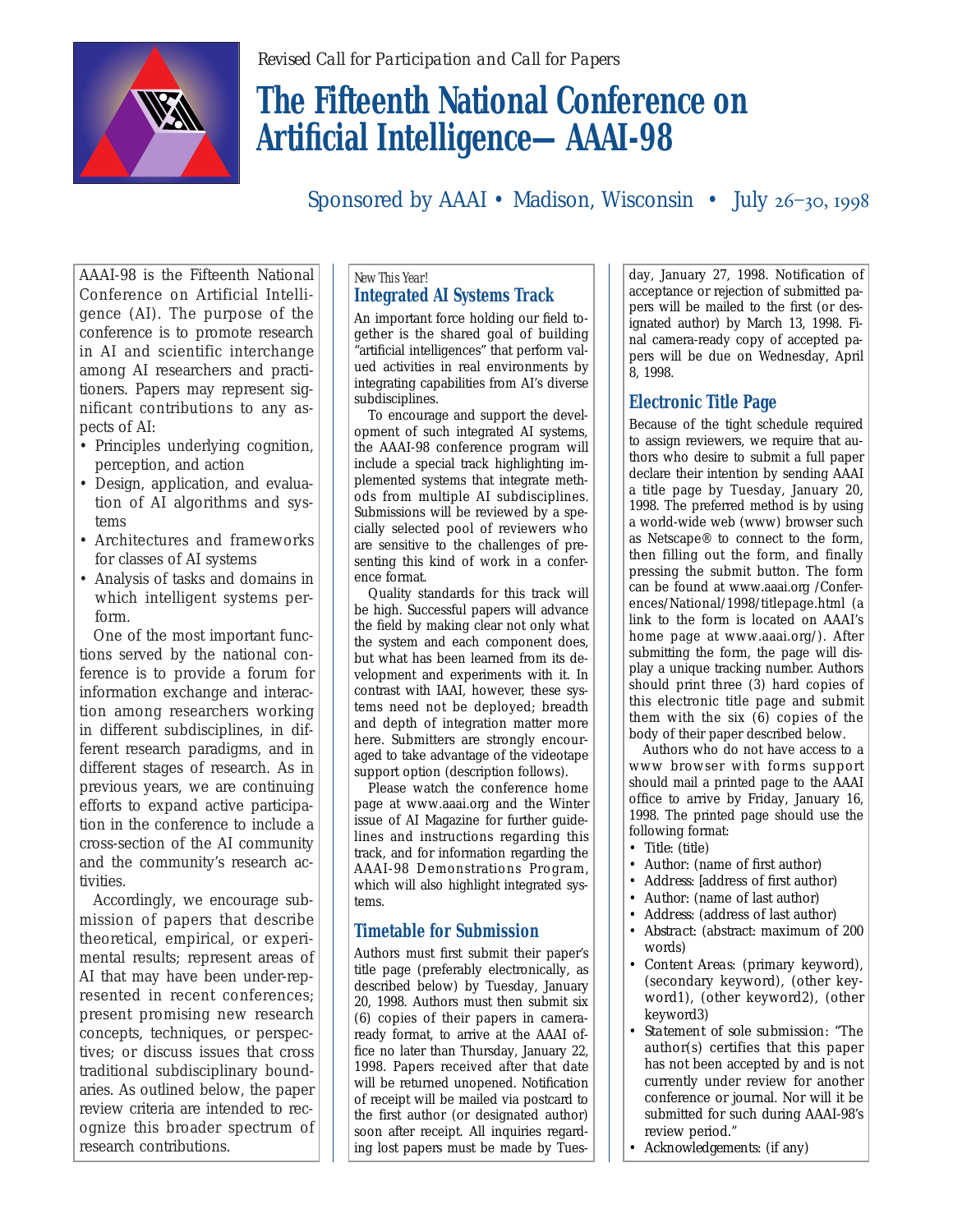#### **Content Areas**

AI architectures agent architectures software agents AI systems very large knowledge bases massively parallel systems applications art and music artificial life audition (auditory perception) automated reasoning automatic programming belief revision case-based reasoning cognitive modeling commonsense reasoning computational complexity computer aided education constraint satisfaction decision theory design diagnosis distributed AI blackboard systems cooperating knowledge-based systems coordination distributed problem solving multiagent planning multiagent systems negotiation social agents enabling technologies evolutionary computing genetic algorithms genetic programming expert systems fuzzy reasoning game playing

geometric reasoning information retrieval knowledge acquisition knowledge representation decision theoretic methods description logics logic nonmonotonic reasoning ontologies uncertainty lifelike characters logic programming machine learning analogical learning Bayesian learning case-based learning computational learning theory connectionist learning constructive induction decision-tree learning explanation based learning inductive learning inductive logic programming multistrategy learning reinforcement learning speedup learning scientific discovery theory refinement unsupervised learning mathematical foundations model-based reasoning multimedia natural language processing corpus-based methods discourse formal models machine translation natural language generation

#### natural language understanding spoken language generation spoken language understanding neural networks perception philosophical foundations plan recognition planning and control anytime planning decision theoretic planning hierarchical planning plan evaluation plan execution plan monitoring reactive control situated reasoning probabilistic reasoning problem solving real-time systems reasoning about physical systems automated modeling causal reasoning qualitative reasoning robotics selective perception cognitive maps hand eye manipulation scheduling search simulation spatial reasoning temporal reasoning theorem proving user interfaces virtual reality vision

## **Content Areas**

To facilitate the reviewing process, authors are requested to select one primary content area keyword, one secondary content area keyword, and up to three other keywords from the list below, to appear on the electronic title page and submitted paper. Please use only the exact phrases listed in the box that follows. Do not make up new keywords, since they will be ignored by the paper classification software.

#### **Paper Format and Length for Blind Review**

#### Format

Authors are requested to submit six (6) copies of the paper for review. Doublesided copies are strongly encouraged. In order to avoid disagreements over paper length, authors are required this year to submit papers for review in camera-ready format. Generic templates and macros for AAAI format for Microsoft Word®, LaTeX, and other systems are available at www.aaai.org/ Publications/Templates/macroslink.html. Neither computer files nor fax submissions are acceptable.

In cases of hardship only, authors may submit a paper for review that is not in camera-ready format. However, such submissions must be accompanied by a cover letter explaining the hardship and demonstrating that the combi-

nation of total words and figures in the review copy does not exceed the specified number of proceedings pages.

#### Length

The preferred length for reviewed papers is six (6) conference pages. Authors of accepted papers may purchase up to two additional proceedings pages for their paper, for a total of eight (8) pages, at \$275/page to be paid when the final camera-ready copy is submitted. In order not to give reviewing advantage to authors who are willing to pay page charges, authors may optionally submit up to a maximum of eight (8) pages for review and decide later whether to publish only six pages at no cost or to purchase additional pages.

Reviewing for AAAI-98 will be blind to the identities of the authors. This requires that authors exercise some care not to identify themselves in their papers.

#### Title Page

Each paper submission should be accompanied by three (3) copies of a title page, separate from the body of the paper, including the title of the paper, the names and addresses of all authors, a short abstract of less than 200 words, a list of content areas (see above), tracking number from electronic submission of title page (see above), statement of sole submissions (see above), and ac-

knowledgements (if any). The title page should be a printout of the author's electronic title page submission on the AAAI web site. For authors unable to use the web site, they should follow the format described under "Electronic Title Page" above.

#### Paper Body

The second page, on which the paper body begins, should include the same title, abstract, content areas, and tracking number, but not the acknowledgments and names or affiliations of the authors. The references should include all published literature relevant to the paper, including previous works of the authors, but should not include unpublished works. When referring to one's own work, use the third person, rather than the first person. For example, say "Previously, Clinton (Clinton 1996) has shown that...," rather than "In our previous work (Clinton 1996) we have shown that...." Try to avoid including any information in the body of the paper or references that would identify the authors or their institutions. Such information may be added to the final camera-ready version for publication. Please do not staple the title page to the body of the paper.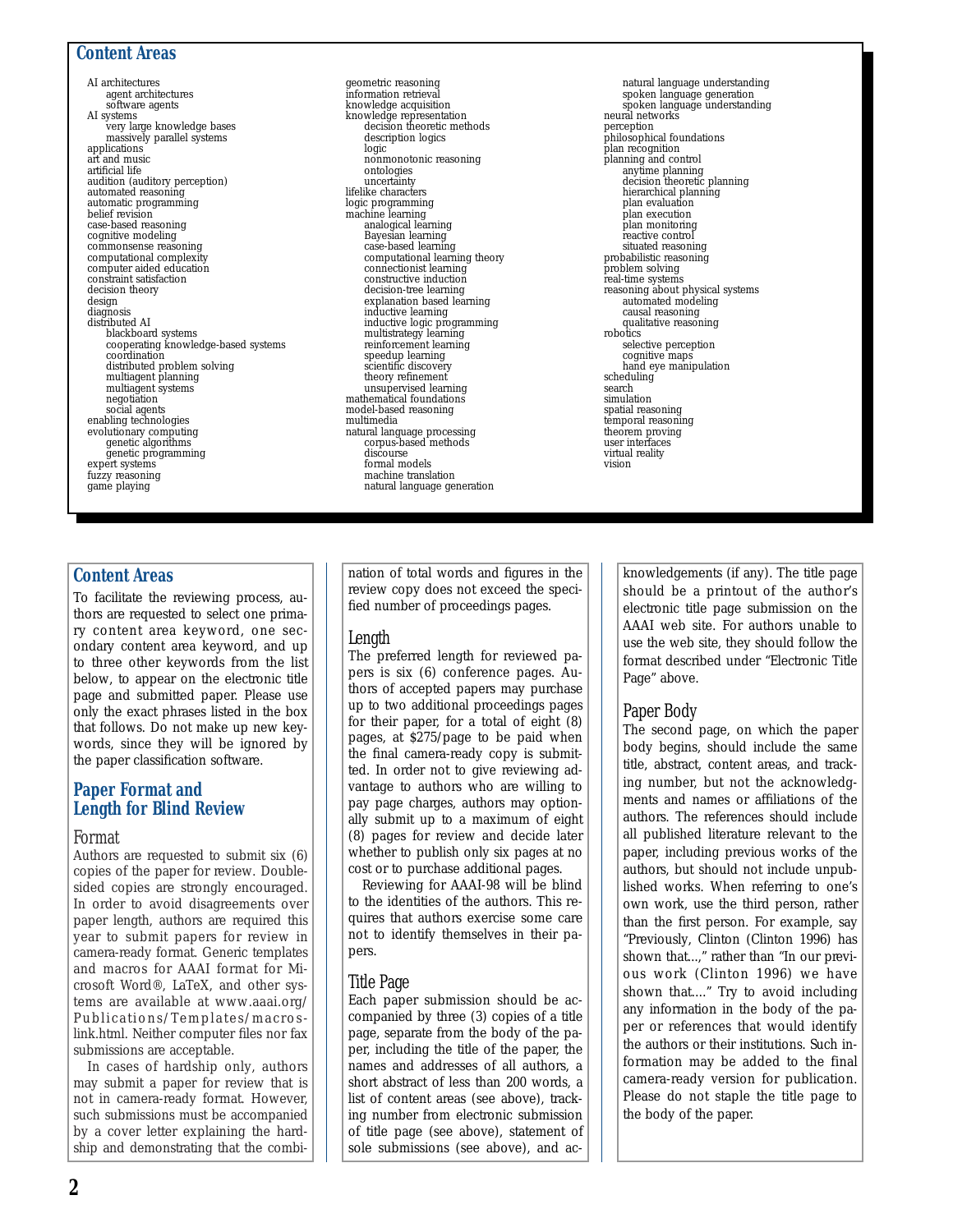#### **Submissions to Multiple Conferences**

AAAI-98 will not accept any paper which, at the time of submission, is under review for, or has already been published or accepted for publication in a journal or another conference. Authors are also expected not to submit their papers elsewhere during AAAI's review period. These restrictions apply only to journals and conferences, and not to workshops or similar specialized meetings with limited audiences.

The title page should include a statement that the paper is not under review or accepted for publication in another conference or journal.

#### **Review Process**

Program committee (PC) members will identify papers they are qualified to review based on the information electronically presubmitted (e.g., the paper's title, content areas, and abstract). This information, along with other considerations, will be used to assign each submitted paper to three PC members. Using the criteria given below, they will review the paper independently. Reviews will be done blind to the identities of the authors and their institutions. If the majority of the reviewers of a paper agree to accept or reject it, that recommendation will be followed. If the reviewers are unable to decide, the paper will be discussed at a meeting of the Senior Program Committee members in March. In general, papers will be accepted if they receive at least two positive reviews or if they generate an interesting controversy. Final decisions on all papers will be made by the Program Chairs.

#### Review Criteria

Questions that will appear on the review form appear below. Authors are advised to bear these questions in mind while writing their papers. Reviewers will look for papers that meet at least some (although not necessarily all) of the criteria in each category.

*Significance:* How important is the problem studied? Does the approach offered advance the state of the art? Does the paper stimulate discussion of important issues or alternative points of view?

*Originality:* Are the problems and approaches new? Is this a novel combination of existing techniques? Does the paper point out differences from related research? Does it address a new problem or one that has not been studied in depth? Does it introduce an interesting research paradigm? Does the paper describe an innovative combination of AI techniques with techniques from

#### **Paper Submissions and Inquiries**

Please send papers and conference registration inquiries to: AAAI-98 American Association for Artificial Intelligence 445 Burgess Drive Menlo Park, CA 94025-3442

Registration and call clarification inquiries (only) may be sent to the internet address: ncai@aaai.org.

Please send program suggestions and inquiries to:

- Charles Rich AAAI-98 Program Cochair MERL—A Mitsubishi Electric Research Laboratory 201 Broadway, 8th Floor Cambridge, MA 02139 rich@merl.com
- Jack Mostow AAAI-98 Program Cochair CMU-LTI, Cyert 215 4910 Forbes Avenue Carnegie Mellon University Pittsburgh, PA 15213-3734 mostow@cs.cmu.edu

other disciplines? Does it introduce an idea that appears promising or might stimulate others to develop promising alternatives?

*Quality:* Is the paper technically sound? Does it carefully evaluate the strengths and limitations of its contributions? Are its claims backed up? Does the paper offer a new form of evidence in support of or against a well-known technique? Does the paper back up a theoretical idea already in the literature with experimental evidence? Does it offer a theoretical analysis of prior experimental results?

*Clarity:* Is the paper clearly written? Does it motivate the research? Does it describe the inputs, outputs, and basic algorithms employed? Are the results described and evaluated? Is the paper organized in a logical fashion? Is the paper written in a manner that makes its content accessible to most AI researchers?

## **Videotape Support**

If authors feel that an understanding of the dynamic behavior exhibited by their system is an important factor in judging the technical merit of the work, they may optionally include six (6) copies of a videotape of not more than five (5) minutes duration in NTSC-VHS (US standard only) format to the AAAI office by Thursday, January 22, 1998, as

part of their paper submission. Tapes should be labeled only with the tracking number and title of the paper submission; tapes cannot be returned.

#### **Publication**

Accepted papers will be allocated six (6) pages in the conference proceedings. Up to two (2) additional pages may be used at a cost to the authors of \$275 per page. Papers exceeding eight (8) pages and those violating the instructions to authors will not be included in the proceedings.

## **Copyright**

Authors will be required to transfer copyright of their paper to AAAI.